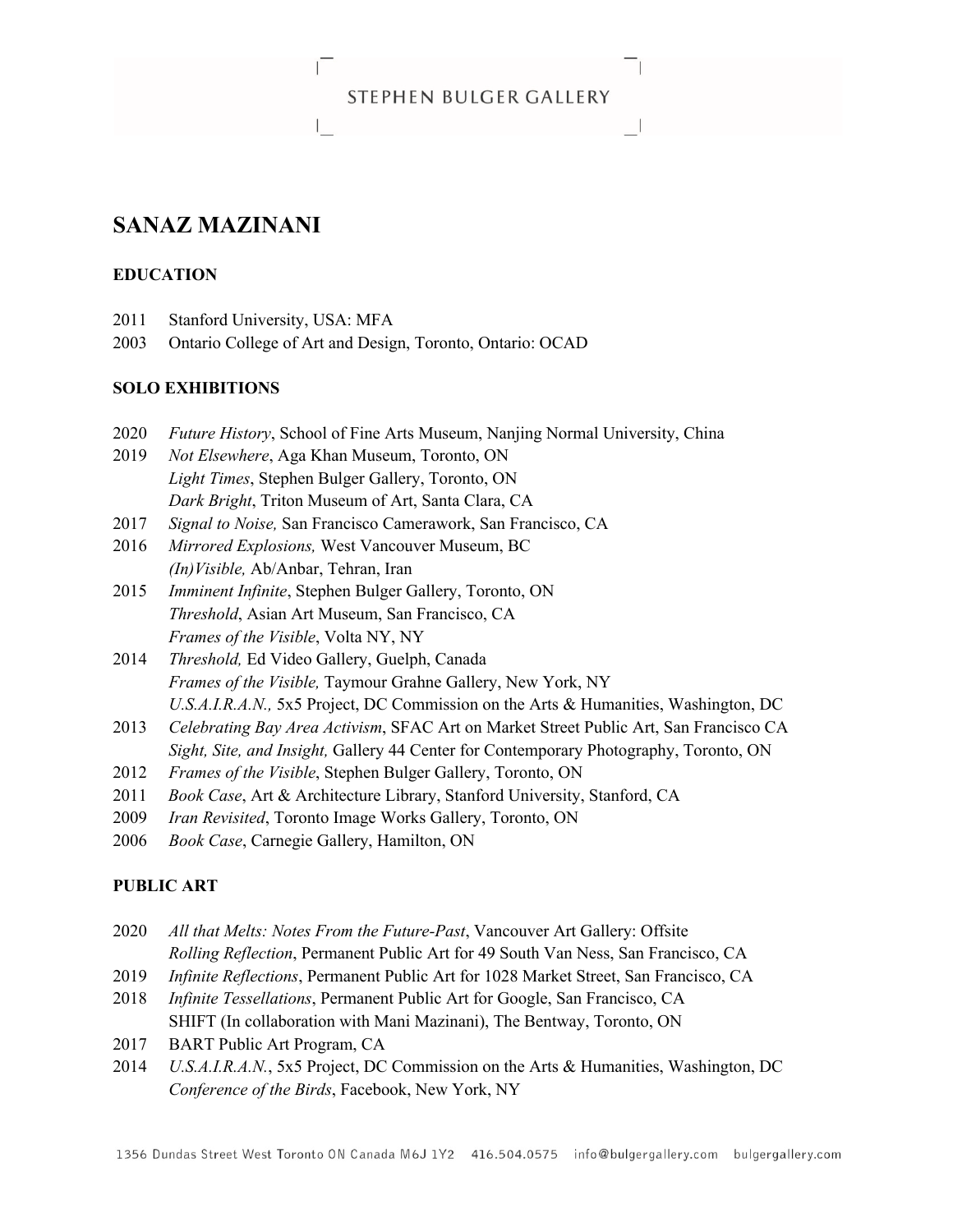- 2013 *Celebrating Bay Area Activism*, SFAC Art on Market Street Public Art, San Francisco CA
- 2009 *Off World,* Mateo Guez/ Andrew Mallis, Camera, Toronto

### **SELECTED GROUP EXHIBITIONS**

- 2022 *WANDERLUST, Around the World in 80 Photographs*, Stephen Bulger Gallery, Toronto, ON
- 2020 *Future History*, School of Fine Arts Museum, Nanjing Normal University, China
- 2019 *The Final Frontier | Celebrating the 50th Anniversary of the Moon Landing*, Stephen Bulger Gallery, Toronto, ON
- 2018 *Collage*, Palo Alto Art Center, Palo Alto, CA *Appearances & Disappearances*, North of History, New York, New York *Imminent Infinite*, Art Dubai, Dubai, UAE *Adoptive*, Stephen Bulger Gallery, Toronto, Canada *Glimmers of the Radiant Real,* The Robert McLaughlin Gallery, Oshawa, Canada *Object Action: The "F" Word in a Post-Truth Era, state, San Francisco, CA*
- *2017 Piece By Piece,* Centre culturel canadien Paris, France *Great and North,* Palazzo Lorendan, Instituto Veneto di Sciencze, Venice, Italy *Material Girls*, Rodman Hall Art Centre, Brock University, St. Catharines, ON *Sanctuary,* FOR-SITE Foundation, San Francisco, CA *Mashrabiya: The Art of Looking Back*, SF State University, Fine Arts Gallery, CA *A Few Similar Things, The New Gallery, Calgary Digital Aura, Arts + Literature Laboratory and Madison Museum of Contemporary Art, WI Art + Process + Ideas (A+P+I),* Mills College Art Museum, Oakland, CA *Material Girls,* U of S Art Galleries, University of Saskatchewan, SK
- 2016 *Pattern Migration,* Art Gallery of Mississauga, ON *Yonder,* Koffler Gallery, Toronto, ON *Visionary and Daring: Canadian Women Artists,* ByWard Market, Ottawa, ON *Material Girls,* Contemporary Calgary in Alberta, Calgary, Canada *Material Girls,* Doris McCarthy Gallery, University of Toronto, Scarborough, ON
- 2015 *Uncommon Terrain,* Shulamit Nazarian, Los Angeles, CA *Image Reality*, Ray Photography Triennial, Fotografie Forum Frankfurt, Germany 20<sup>th</sup> Anniversary: A Group Exhibition Celebrating 20 Years, Stephen Bulger Gallery, Toronto, ON *One in Which We Are,* SOMArts, San Francisco *That Unsed to be Us*, Haw Contemporary, Kansas City, MO *New Century Abstracts*, Thames Art Gallery, Chatham, ON, Canada *Material Girls,* Dunlop Art Gallery, Regina, SK, Canada 2014 Paris Photo, represented by Stephen Bulger Gallery, Grand Palais, Paris, France
	- *For Export Only*, Shulamit Gallery, LA Room for the Whole Wide World, Vox Populi, Philadelphia, PA *Flash Forward 10: Uncanny Worlds,* Onsite Gallery, OCAD University, Toronto, Canada *Theory of Survival: Fabrications*, Southern Exposure Gallery, San Francisco, CA *Ones and Zeros*, diRosa, Napa, CA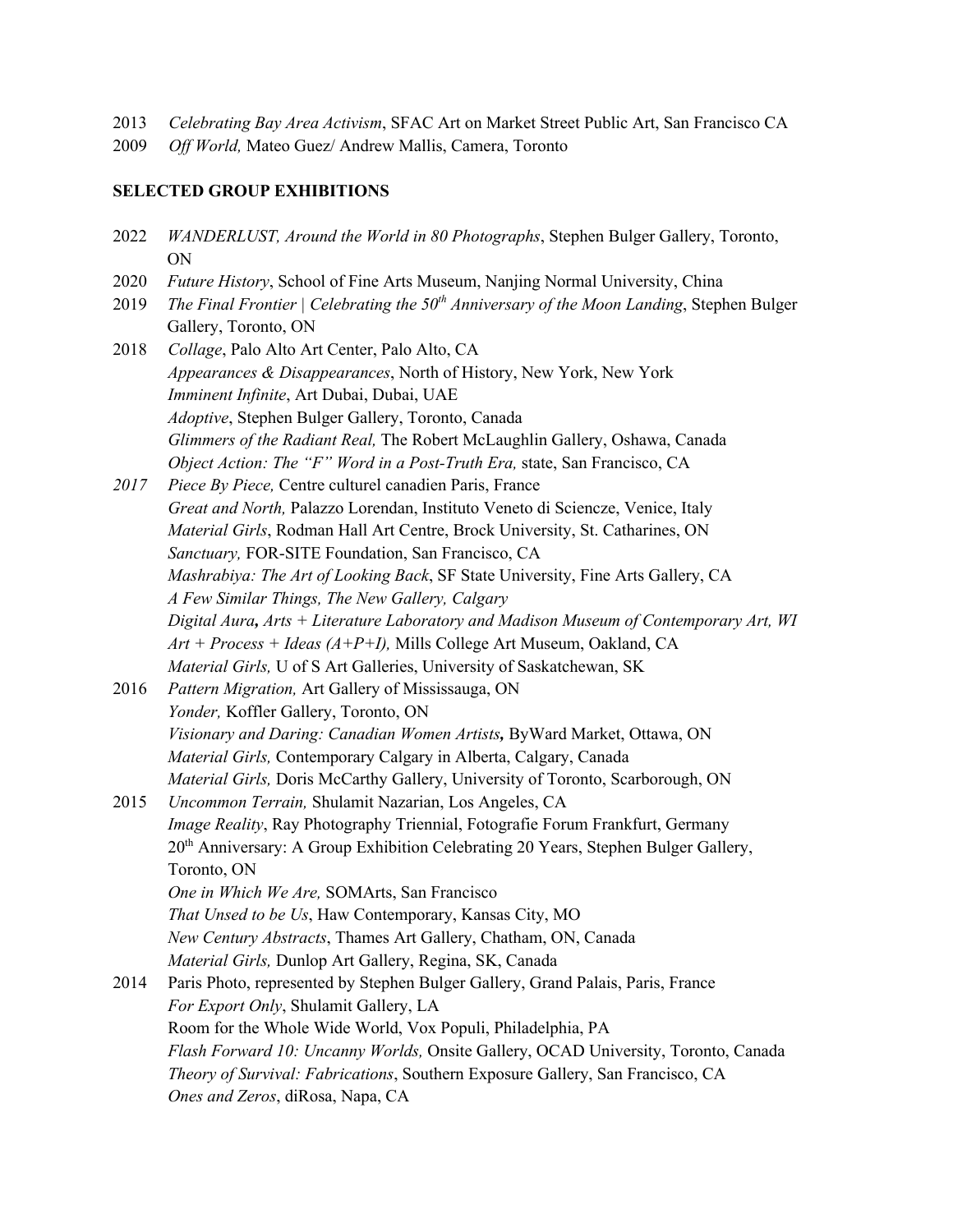*Screen and Decor*, Illingwork Kerr Gallery, Alberta College of Art & Design, Calgary, CA AIPAD Art Fair, represented by Stephen Bulger Gallery, Park Avenue Armory, New York, NY Silicon Valley Contemporary, represented by Stephen Bulger Gallery, San Jose, CA Art14 London, represented by Taymour Grahne Gallery, London, UK 2013 *This is Not America: Resistance, Protest, and Poetics*, Arizona State University Art Museum, Tempe, AZ *New Century Abstracts*, Art Gallery of Peterborough, touring through 2015 at Thames Art Gallery, Canada Twisted Sisters: Reimaging Urban Portraiture, Museum Bärengasse, Zurich *Screen and Décor*, Justina M Barnicke Gallery, Toronto, ON *Four Core Chambers*, Martina Johnston Gallery, Oakland, CA Where Water Comes Together With Other Water, Kala Art Institute, Berkeley, CA MOP CAP 2013 Exhibition, Emirates Financial Towers, Dubai, UAE  *Border Culture*s, Art Gallery of Windsor, Windsor, ON *Shadow Puppets: Traces of New Documentary Practices*, Welch School Galleries, Georgia State University, GA  *Out Sourced by India*, *Sarai,* New Delhi, India (collaboration with Collective Mine) *War & Healing*, Euphrat Museum of Art, De Anza College, Cupertino, CA 2012 *Determining Domain*, Intersection for the Arts, San Francisco, CA Spotlight on 40 Years: Artworks from the Canada Council Art Bank, Ottawa, ON Occupy Bay Area, Yerba Buena Centre for the Arts, San Francisco, CA New Faces: Portraits from the Collection of the Canada Council Art Bank, Jardins de Metis - Reford Gardens, QC Public: Collective Identity | Occupied Space, University of Toronto Art Centre, ON *Spring/Break | Art Show*, Old School, New York, NY *In the Currents*, Asian Resource Gallery, Oakland, CA *Wartime Revival of the Senses*, Rock Paper Scissors Collective, Oakland, CA 2011 *Migrant Manifesto*, Immigrant Movement International, Creative Time, & Queens Museum of Art, Queens, NY *STATUS! STATUS! STATUS!*, Interstate Projects, Brooklyn, NY *Scramble*, Thomas Welton Stanford Art Gallery, Stanford University, Stanford, CA *Sincerely Yours*, Baer Ridgway Exhibition, San Francisco, CA 2010 *Do You See What I Mean?*, X Ottawa Photography Festival and Culture Days, Ottawa, ON Hogar dulce Hogar fotografia & entorno domestico, Cantón Exposición, Guatemala *Picturing Power & Potential*, San Francisco Arts Commission Gallery, City Hall, CA *Public Lives, Private Spaces*, Alphonse Berber Gallery, Berkeley, CA *Celebration*, AIPAD Photography Show, The Armory, New York, NY *Devil-May-Care*, Thomas Welton Stanford Art Gallery, Stanford University, Stanford, CA 2009 *DIASPORArt*, Canada Council Art Bank, Rideau Hall, Ottawa, ON *Fly with the Cage*, Lennox Gallery, Toronto, ON *Fly with the Cage*, The Queen Gallery, Toronto, ON *Here or There*, List Gallery, Toronto, ON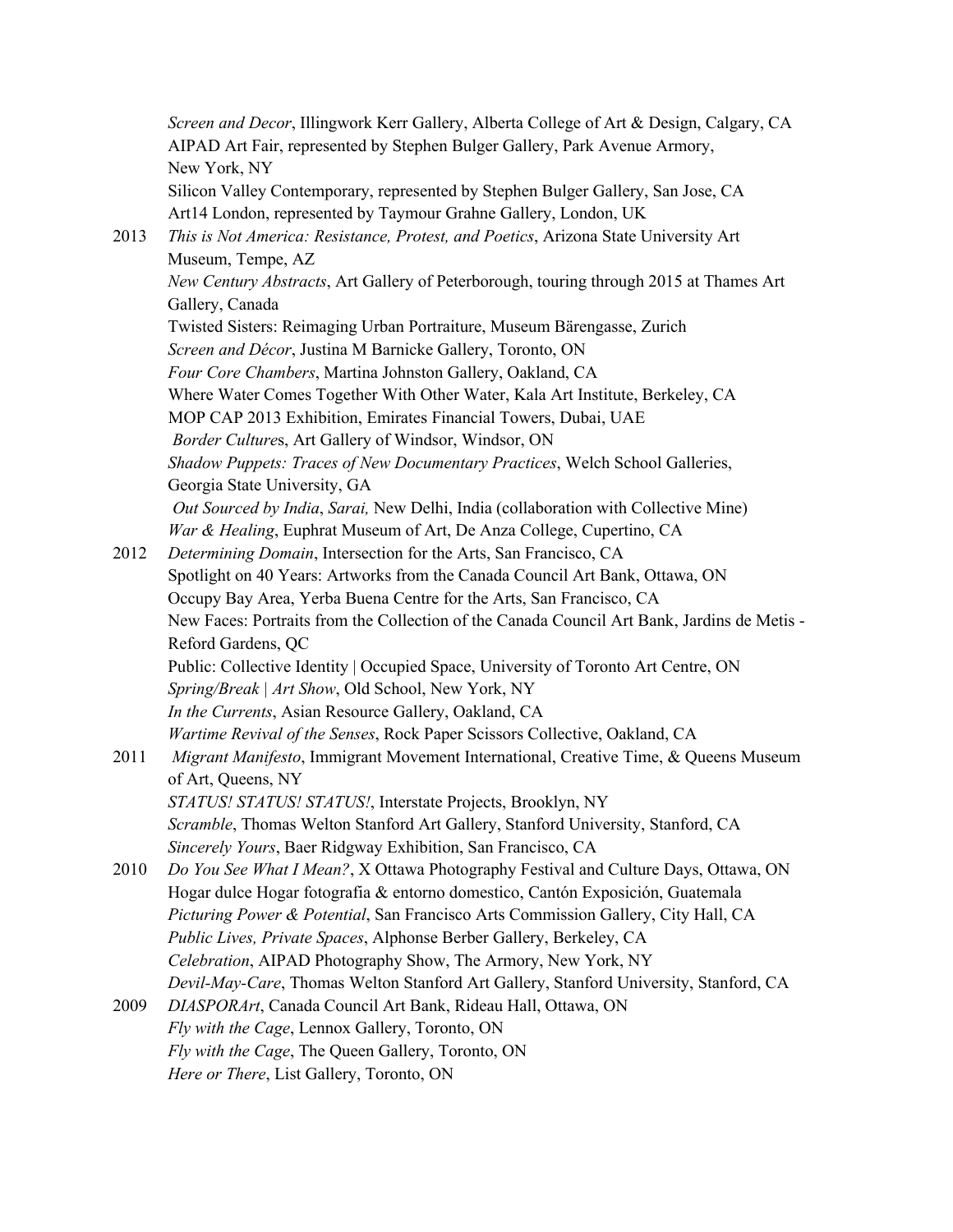### **GRANTS & AWARDS**

| 2017 National Endowment for the Arts Grant |
|--------------------------------------------|
| Andy Warhol Foundation for the Visual Arts |
| Zellerbach Community Arts Grant            |

- 2015 Americans for the Arts Award, Best Public Art Project for 2014
- 2014 Public Art Commission (5 x 5 Project), DC Commission on the Art & Humanities
- 2013 Canada Council for the Arts Research/Creation Grant Canada Council for the Arts Travel Grant San Francisco Arts Commission Grant Ontario Art Council, Exhibition Assistance Grant
- 2012 Kala Art Institute Fellowship, Berkeley, CA Magic of Persia, Contemporary Art Prize Nomination, UK
- 2011 Flux Factory Residency, Queen, NY
- 2010 James Williams Borrelli Fellowship in Art, Stanford University Robert G. Mondavi Fellowship, Stanford University Ellie and John Stern Fellowship, Stanford University Suzanne Baruch Lewis MFA Grant, Stanford University
- 2009 Stanford University Travel Grant The E. Eric and Elizabeth D. Johnson Fellowship in Studio Art, Stanford University The Charles H. Land Family Fellowship in Art, Stanford University The Lillie Webster Squires Memorial Fellowship in Studio Art, Stanford University Ontario Art Council, Exhibition Assistance Grant
- 2008 Ontario Arts Council
- 2006 Toronto Arts Council
- 2005 Ontario Arts Council: Exhibition Assistance Grant (Gallery 44)

# **RECENT ARTIST TALKS & PANELS**

| 2018 | Panel, Living Room, Light Exchange, Oakland, CA<br>Artist Talk, San Jose State University, Toronto, Canada<br>Artist Talk, University of Toronto, Toronto, Canada |
|------|-------------------------------------------------------------------------------------------------------------------------------------------------------------------|
| 2017 | Panel, Seeing is Deceiving: Media Art and Computer Vision, NYU Media, Culture, and                                                                                |
|      | Communication, New York                                                                                                                                           |
|      | Panel, Mashrabiya, SF State University, San Francisco                                                                                                             |
|      | Artist Talk, Sight, Site, and Insight, Mills College Lunch Lecture, Oakland                                                                                       |
|      | Artist Talk with Marc Mayer, Signal to Noise, SF Camerawork, San Francisco                                                                                        |
| 2016 | Artist Talk, Frames of the Visible, West Vancouver Museum, Canada                                                                                                 |
|      | Artist Talk, (IN) Visible Frames, University of Toronto, Canada                                                                                                   |

Artist Talk, The (In) Visible, Ab/anbar Gallery, Tehran, Iran Artist Talk, Photography and the Medium, KNACK Art Group, Tehran, Iran 2015 Moderator, *She Who Tells a Story: Women Photographers from Iran and the Arab World*, Cantor Arts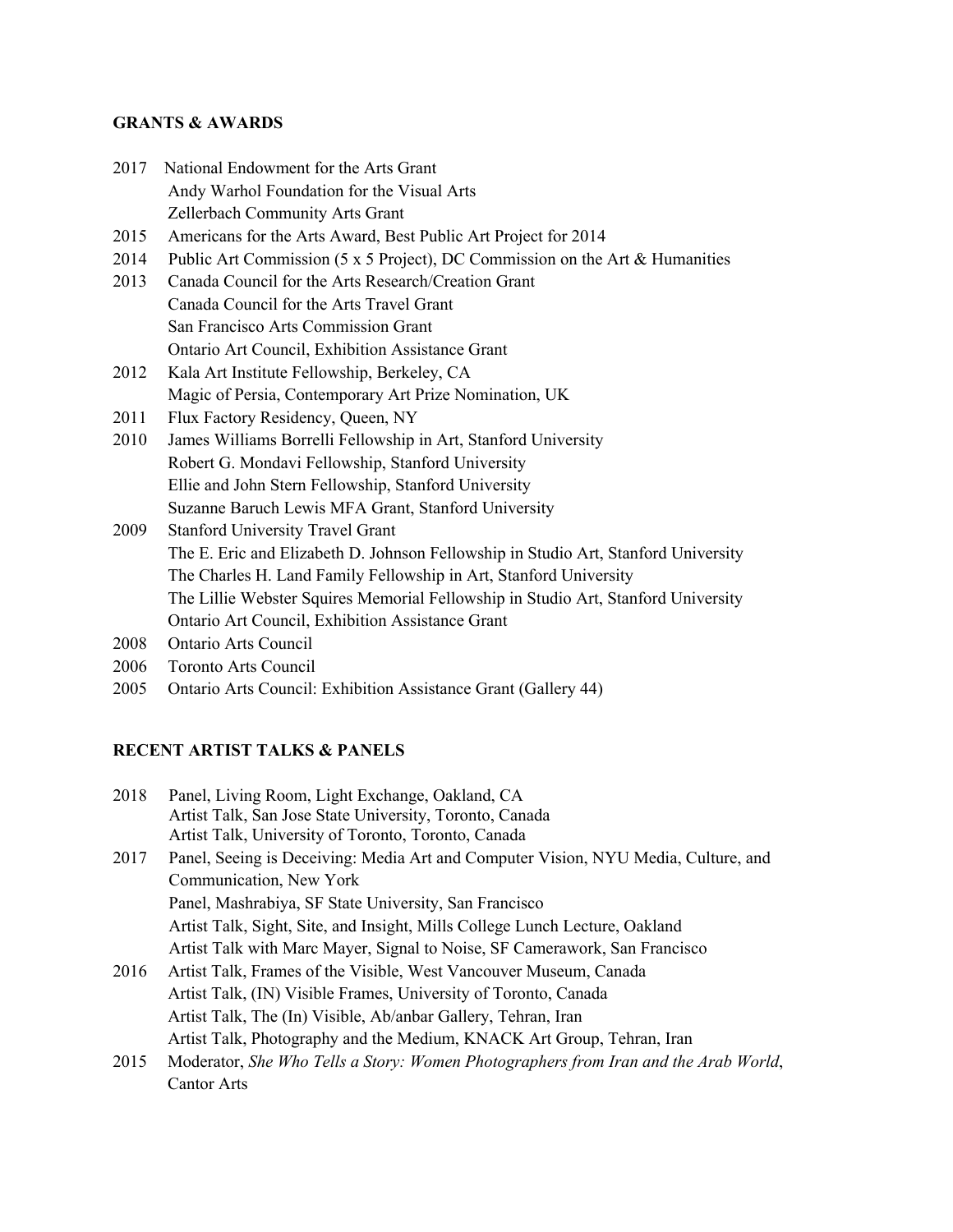| 2014 | Presenter, Tenth Biennial Conference, International Society for Iranian Studies,                            |
|------|-------------------------------------------------------------------------------------------------------------|
|      | Montreal, Canada (August)                                                                                   |
|      | Presenter, Cultures of the Iranian Diaspora Conference, Persian Studies Program,                            |
|      | San Jose State University, CA                                                                               |
|      | Artist Talk, Frames of the Visible, Taymour Grahne Gallery, New York, NY                                    |
|      | Visiting Artist Lecture, Contemporary Issues in Photography, Ontario College of                             |
|      | Art & Design University, Toronto, Canada                                                                    |
|      | Visiting Artist Lecture, Photography: Concepts & Theory, Ryerson University,                                |
|      | Toronto, Canada                                                                                             |
| 2013 | Artist Talk, Site, Sight, and Insight, PhotoAlliance, SFAI, San Francisco, CA                               |
|      | Artist Talk, Site, Sight, and Insight, Stanford University                                                  |
|      | Artist Talk, Site, Sight, and Insight, Aria Gallery, Tehran, Iran                                           |
|      | Artist Talk, Kala Art Institute, Berkeley, ON                                                               |
|      | Panel, Border Cultures, Art Gallery of Windsor, Windsor, ON                                                 |
| 2012 | Panel, Revolt! Re-imagine! Occupy! Representing Politics in Art, Yerba Buena Centre for                     |
|      | the Arts, with Robert Atkins, Lincoln Crushing, Jeff Jones, Jake Levitas, Betti-Sue Hertz.                  |
|      | Artist Talk, Site, Sight, and Insight, Sonoma State University                                              |
|      | Panel, In the Currents, Asian Resource Gallery, Oakland, CA                                                 |
|      | Panel, Occupied Spaces, University of Toronto Art Centre, with Tarek Abouamin, Benjamin                     |
|      | Lowy, and Richard Mosse, Toronto, Canada <sup>[17</sup> ]Artist Talk, Frames of the Visible, Stephen Bulger |
|      | Gallery, Toronto, Canada                                                                                    |
| 2011 | Panel, Wartime Revival of the Senses, Rock Paper Scissors Gallery, Oakland, CA                              |
|      | Artist Talk, Document as Archive, Stanford University, Stanford, CA                                         |
|      | Artist Talk, Photography & Representation, Stanford University, Stanford, CA, Inviting                      |
|      |                                                                                                             |

professor, Robert Dawson

Artist Talk, Maps, Photographs, and the Digital Source, UC Berkeley, Berkeley, CA

# **CATALOGUES & BOOKS**

- 2019 *Sanaz Mazinani: Signal to Noise*, SF Camerawork Press, USA, ISBN: 978-0-9988019-2-6
- 2018 *Glimmers of the Radiant Real*, ABC Art Books, Canada, 9781926589978
- 2017 *Universe: Exploring the Astronomical World*, Phaidon, UK, ISBN: 97807148746162016
- 2016 *Sanaz Mazinani: (In)Visible*, Ab-anbar Gallery, Karghah Press, Feb. 2016, Tehran, 54 pages.
- 2015 Border Cultures, Art Gallery of Windsor, Black Dog Publishing, 2015, pp. 42-43. Reflections & Refractions, Gallery 44, Black Dog Publishing, May 2015, 16 pages. Image Reality, Ray 2015 Fotografieprojekte Frankfurt/RheinMain, Kehrer, Bonn, 2015, ISBN 9783868286205, 6 pages. Material Girls, Dunlop Art Gallery, Black Dog Publishing, London, 2015, ISBN 9781910433300.
- 2014 Sanaz Mazinani: Frames of the Visible, Media Farzin, Taymour Grahne Gallery, 40 pages.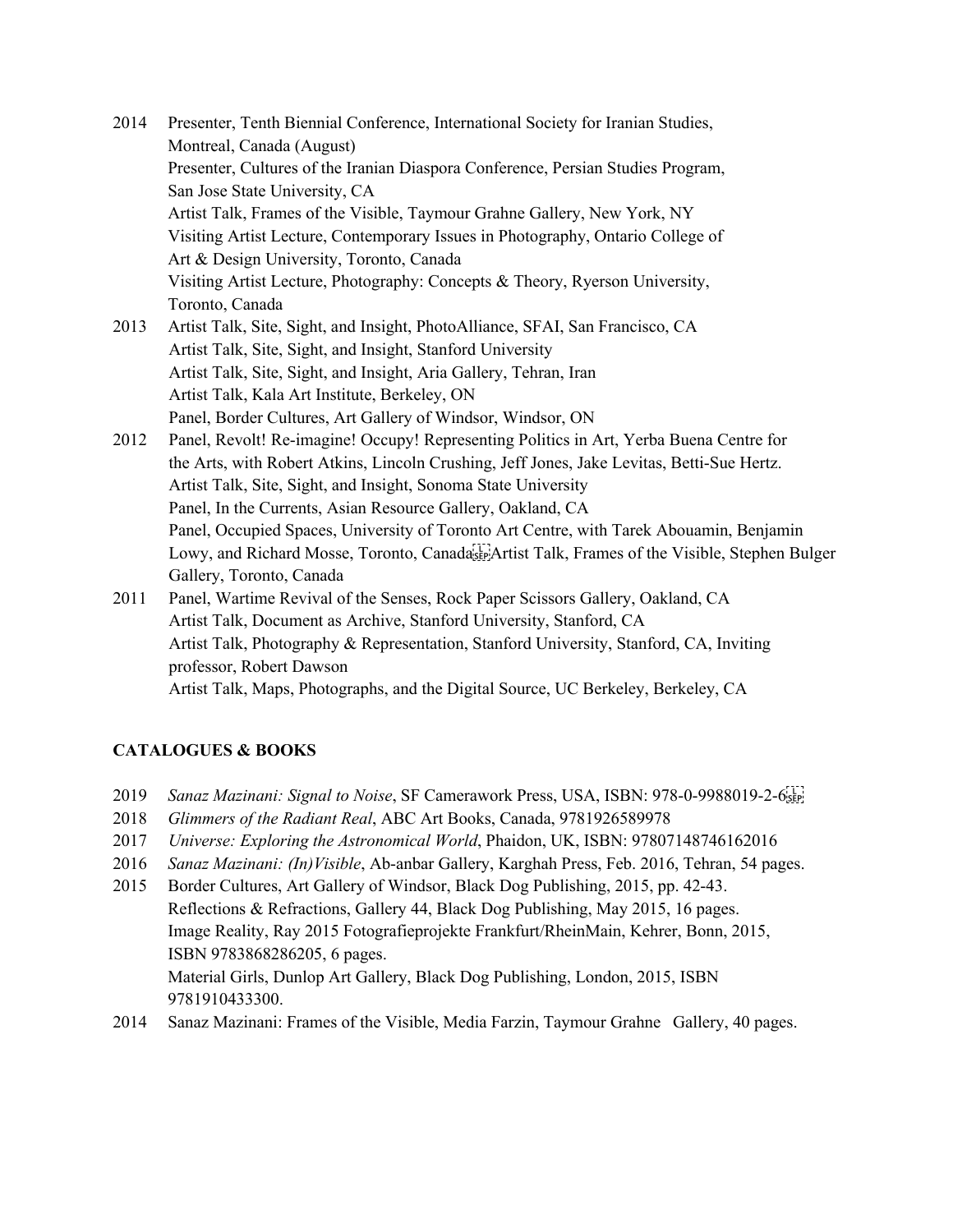- 2013 Confronting the Clash: The Suppressed Voices of Iran, Edited by Ziza and Sepa Sama ISBN: 9781478107514, pp. 136-166. Magic of Persia Contemporary Art Prize Shirley Elghanian, MOP Press, London, 2013, pp. 40-56. Sanaz Mazinani: Site, Sight, and Insight, Gallery 44 Center for Contemporary Photography, 9780987713865, Toronto, Canada, 14 pages.
- 2012 Sanaz Mazinani: Unfolding Images, essays by Barber, Fresko, Mirzaei, (Bulger Gallery Press, 2012). ISBN: 9780968838341, 65 pages. Status! Status! Status!, Exhibition Catalogue, (AGWF, 2012). ISBN: 9781300018827
- 2011 Sanaz Mazinani and the Blossoming of the Twenty First Century Geographic Eye, Scramble (exhibition catalogue), essay by LeBourdais, Stanford University, 2011. ISBN: 9780982769423, pp. 34-45.

# **SELECTED BIBLIOGRAPHY**

## **2017**

*Jonathan Curiel, Windows on the World, SF Weekly, March 8, 2017 Charles Desmarais, Galleries Outside the Mainstream But Worth the Effort, SF Gate, March 3, 2017*

Roula Seikaly, At SFSU, Looking and Truly Seeing the Middle East Through Art, KQED Arts

# **2016**

Interview, "How It's Done in Canada (with Sanaz Mazinani)," Congratulations Pine Tree podcast, June 29, 2016

Interview, Function Magazine, *Interview with Sanaz Mazinani*, May, 2016.

Findlay, Nicole, *Mirror Image*, The Source, Vancouver, Art // Volume 16, Issue 18 - April 5–19, 2016.

Madera, Laura, *Sanaz Mazinani and the Found Image*, Tussle Magazine, New York, March 9th, 2016.

Maleki, Armeen, *In Search of the Unpredictable*, Tandis Magazine, Tehran, March 1st, 2016.

# **2015**

Farr, Kristin, *Art + Activism*, KQED Arts, June 30th, 2015.

Xiao, An, *Seeing Fractured Explosions in Fragmented Mirrors*, Hyperallergic, May 1st, 2015. Garcia, Nancy, *Sanaz Mazinani: Threshold at the Asian Art Museum*, Daily Serving, April 12, 2015. *Crossing Threshold with Sanaz Mazinani and Bobbi Jene Smith*, TimeOut SF, April 10th, 2015.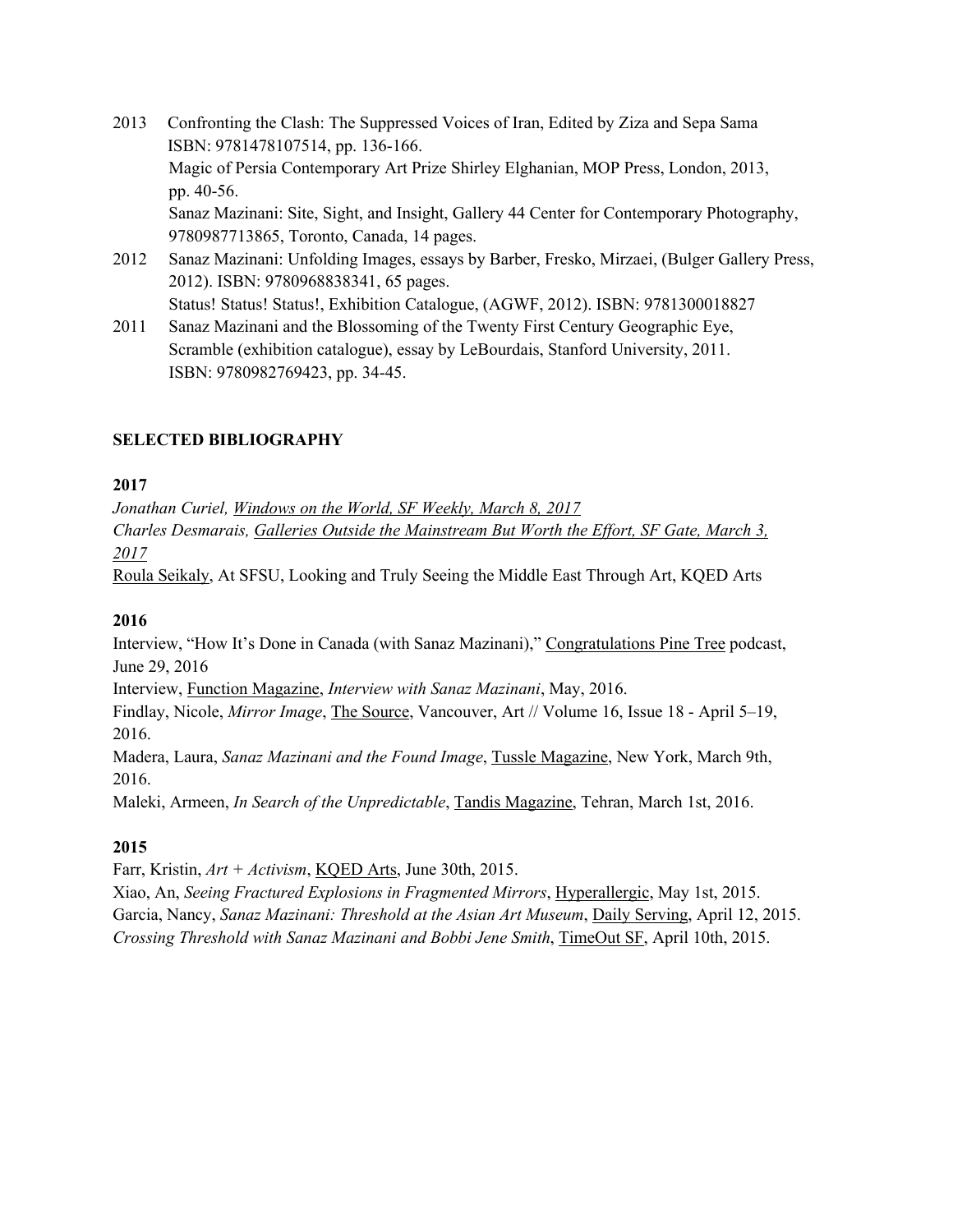## **2014**

Sutton, Benjamin, artnet News, *Punchy 5x5 Public Art Project Electrifies Washington DC*, October 9, 2014.

Hamer, Katy, *The 5x5 Project*, Flash Art.com, September 30, 2014.

Anania, Katie, *Sanaz Mazinani on U.S.A.I.R.A.N.*, Artforum.com, September 29, 2014.

Hamer, Katy Diamond, The 5x5 Project, Washington DC, Eyes towards the Dove: Contemporary Art & Culture, September 28, 2014.

Jenkins, Mark, *5x5 project serves up public art with a side of D.C.* flavor, The Washington Post, September 13, 2014.

Sandals, Leah, *Report: CanCon Highlights at New York's Frieze Week,* Canadian Art, May 15, 2014. Garcia, Nancy, *Arab Spring and Occupy Oakland Fuse in Sanaz Mazinani's Conference of the Birds*, 7x7 SF, May 13, 2014.

Sutton, Benjamin, *New York Gallery Beat: Sanaz Mazinani's Frames of the Visible*, artnet News, May 12, 2014. Sanaz Mazinani: Frames of the Visible, Interview with Fluoro, May 2014.

Magdaleno, Jonny, *Sanaz Mazinani Warps War Photography into Kaleidoscopic Collages*, The Creators Project, VICE, April 17, 2014.

Sutton, Benjamin, *Silicon Valley Contemporary Fair Launches with Bitcoin Sales and New Media Art Aplenty*, artnet News, April 11, 2014.

*In Sanaz Mazinani's Collages, Photographs Lie, Beautifully*, Artsy, April 2014.

Ehsani, Ehsan, *Twisted Sisters: Q&A with Sanaz Mazinani*, Charchub Middle Eastern Art News, Jan 20, 2014.

Mohammadreza Mirzaei in conversation with Sanaz Mazinani, *Akshhaneh Photography News*, Tehran Iran, January 18, 2014.

## **2013**

Curiel, Jonathan, *Infinite Regress: Two Iranian Artists Multiply Their Spiritual Images*, SF Weekly, November 6, 2013.

Wiener, Anna, *Sanaz Mazinani, In Between: The Art of Diaspora*, Medium, October 17, 2013. Whiting, Sam, *S.F. bus stop art takes us back in history*, San Francisco Chronicle, Entertainment, September 5, 2013.

Zentner, Caroline, *SAAG's Screen & Decor exhibit encourages thought*, Lethbridge Herald, September 28, 2013.

Amery, Richard, *Art Days gallery hop features new exhibits at the SAAG and Trianon*, The Lethbridge Alberta Beat: Arts & Entertainment Magazine, September 28, 2013.

Pasha Javadi & Pedram Khoshbakht, Art Is Everywhere TV, *The Third Space Exhibition: Tirgan*, August 17, 2013. Sandals, Leah, *Screen and Décor Finds Digital Through Analog*, Canadian Art, August 7, 2013. *Tirgan Toronto 2013*, Voice of America Persian, July 21, 2013.

Snyder, Leah, *Written on the Body/ Politics of Poetry: Iranian Artists & the Power of the Script*, Mixed bag Mag, July 17, 2013.

Dietrich, Eva, Forever in the Sky, Neue Zurcher Zeitung, July, 6, 2013. Manao, Ana, *The Third Space*, Frank, June 25th, 2013.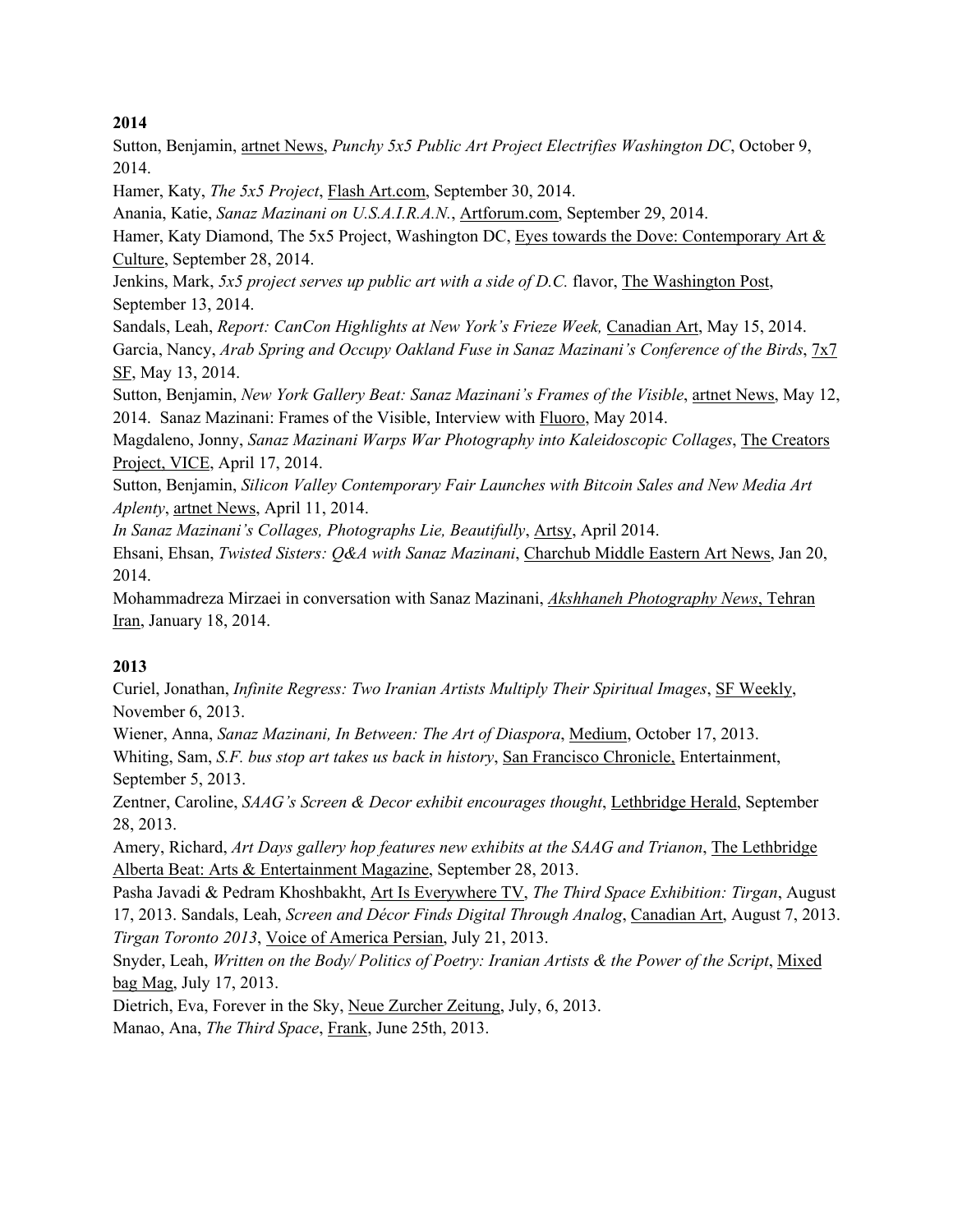## **2012**

Dault, Gary Michael, *Sanaz Mazinani: Frames of the Visible*, Border Crossings Magazine, Volume 31, Number 4, December 2012. Ghodsi, Marzieh, *The Art of Sanaz Mazinani*, Salam Toronto, May 27, 2012. Sandals, Leah, *Contact 2012: Going Public*, Canadian Art Magazine, May 3, 2012. Lau, Charlene K., *Public: Big Ambitions*, Canadian Art Magazine, May 10, 2012.

Santos, Dorothy, *In the Currents*, Art Practical, May 2012.

# **2011**

*Tirgan festivities in Canada with the theme of Immortality* (translation), BBC News Persian, July 25, 2011.

Fishaut, Anna, *Book Case*, ReMix: The Stanford University Libraries Newsletter, Issue 42, July, 2011. Beltran, JD, *Artists Who Won't Have to Scramble: The 2011 Stanford University MFA Exhibition*, SFGate, June 11, 2011.

## **2010**

Straus, Tamara, City Hall Photo Exhibition on Women at Work, San Francisco Chronicle, June 24, 2010. Eisenhart, Mary, *Don't miss: 'Private Lives, Public Space*s, San Francisco Chronicle, April 8, 2010. Mirzaei, Mohammadreza, *Iran Revisited*, Dide, March 2010.

### **2009**

Sandals, Leah, *Process of development,* National Post, April 30, 2009. Schechter, Fran, *Mazinani Amazes*, Now Magazine, May 6-13, 2009, Volume 28:36. Rubenstein, Bonnie, *Iran Revisited*, Contact Toronto Photography Festival Magazine, May 2009.

### **2008**

Enright, Robert, *Uncovering the Many Faces of Iran*, Border Crossings Magazine, Volume 27:4, 108. Himes, Darius, *Here Am I Reflections on Race and the Golden Rule*, Nueva Luz Photographic Journal, 2008, Volume 13:2.

### **2005**

Dault, Gary Michael, *A Case for Books and Gigantic Ideas,* The Globe and Mail, Jan 8, 2005

## **PROFESSIONAL EXPERIENCE**

- 2018 Adjunct Faculty, San Francisco Art Institute, San Francisco, CA
- 2017 Juror, Kenneth Rainin Foundation, Open Spaces Public Art Program
- 2016 Co-Curator, *The Physical Limits*, Limited Access: Festival of Moving Image, Sound and Performance, Aaran Gallery, Teharn, Iran (Co-curated with Marc Mayer)
- 2015 Lecturer, *Digital Art,* Stanford University, CA Curator**,** *Lo Real Maravilloso*, Mission Cultural Center for Latino Arts, San Francisco, CA
- 2014 Advisor, Bay Area Society for Art & Activism, Advisory Council, CA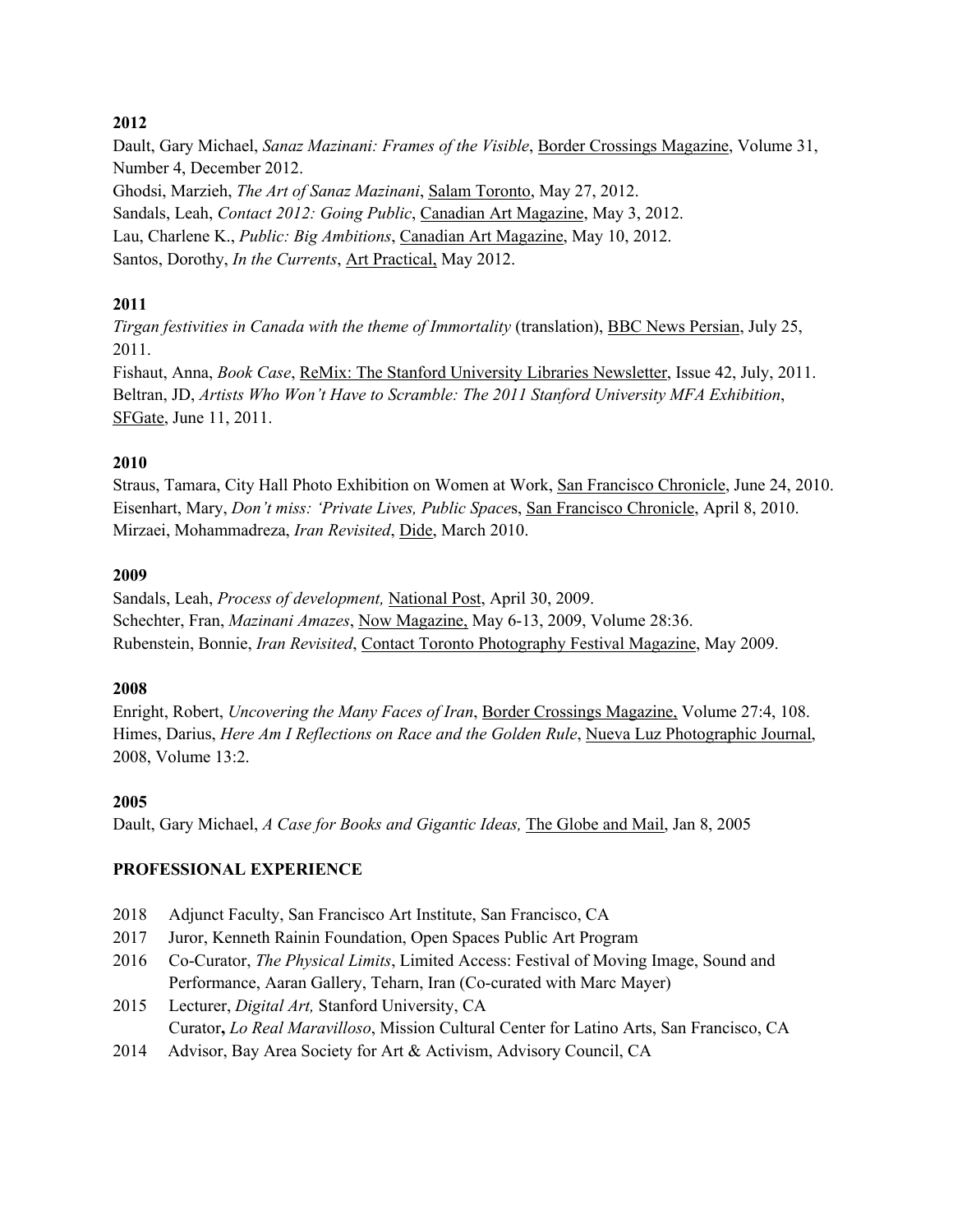2013 Curator, *The Third Space*, York Quay Gallery, Toronto Curator, *Hope Echoed: Contemporary Portraits of Iranian Women*, Tirgan Biennial, Harbourfront Center, Toronto Curator, *Negar Farajiani: Made in China*, Tirgan Biennial, Harbourfront Center, Toronto Instructor, *Collage*, Cantor Center for Visual Arts Instructor, *Printmaking*, Cantor Center for Visual Arts Instructor, *Beauty, Symmetry, and Pattern*, Cantor Center for Visual Arts Instructor, From Self to Other, Cantor Center for Visual Arts 2012 Co-Curator, New Constellations*: Contemporary Iranian Video Art*, IAAB, UCLA Guest Curator, Edward Weston: Light, Line, and Form, Iris & B. Gerald Cantor Center for the Visual Arts, Stanford University Instructor, San Francisco Art Institute Instructor, *Street Photography*, Cantor Center for Visual Arts 2011 Curator of Visual Arts, Tirgan, Iranian Canadian Centre for Art and Culture Instructor, Stanford University, Department of Art & Art History Instructor, *Digital Street: Photography on the Fly*, Cantor Center for Visual 2010 Co-Editor, ALMANAC: An Index of Current Work and Thought, Stanford University Teaching Assistant, Stanford University, Department of Art & Art History 2009 Co-Chair, Urban Development Committee, Art & Design District, Toronto Curator, Off World, Mateo Guez/Andrew Mallis, Camera, Toronto Jury Member, Hart House Camera Club, University of Toronto Curatorial Committee, Exposed, Double Exposure, Palais Royale: Photography 2008 Jury Member, University of Guelph, Photography Awards & Scholarships Catalogue Editor and Auction Coordinator, Home, Double Exposure, Eglinton Grand Curator, 2008 Graduate Show, Ryerson University Co-Editor, The Death of Photography, Bulger Gallery Press, Toronto Chair, Urban Development Committee, Art & Design District, Toronto Jury Member, Art Crawl Exhibition 2007 Planning Committee, Double Exposure Photography Auction Board of Directors, Art & Design District, West Queen West BIA Educational Committee, Gallery 44 Centre for Contemporary Photography 2006 Jury Member, Young Artists Showcase, Artscape Co-Programmer (Film & Video), CAMERA 2005 Board Member, Queen West Gallery District Photo Editor, Bite Magazine 2003 Curator and Catalogue Editor, Kyü, Prefix Institute of Contemporary Art, Toronto Curator, Surface in Depth, Tolmie Gallery 2002 Curator, Creative Activity, OCAD Atrium Gallery